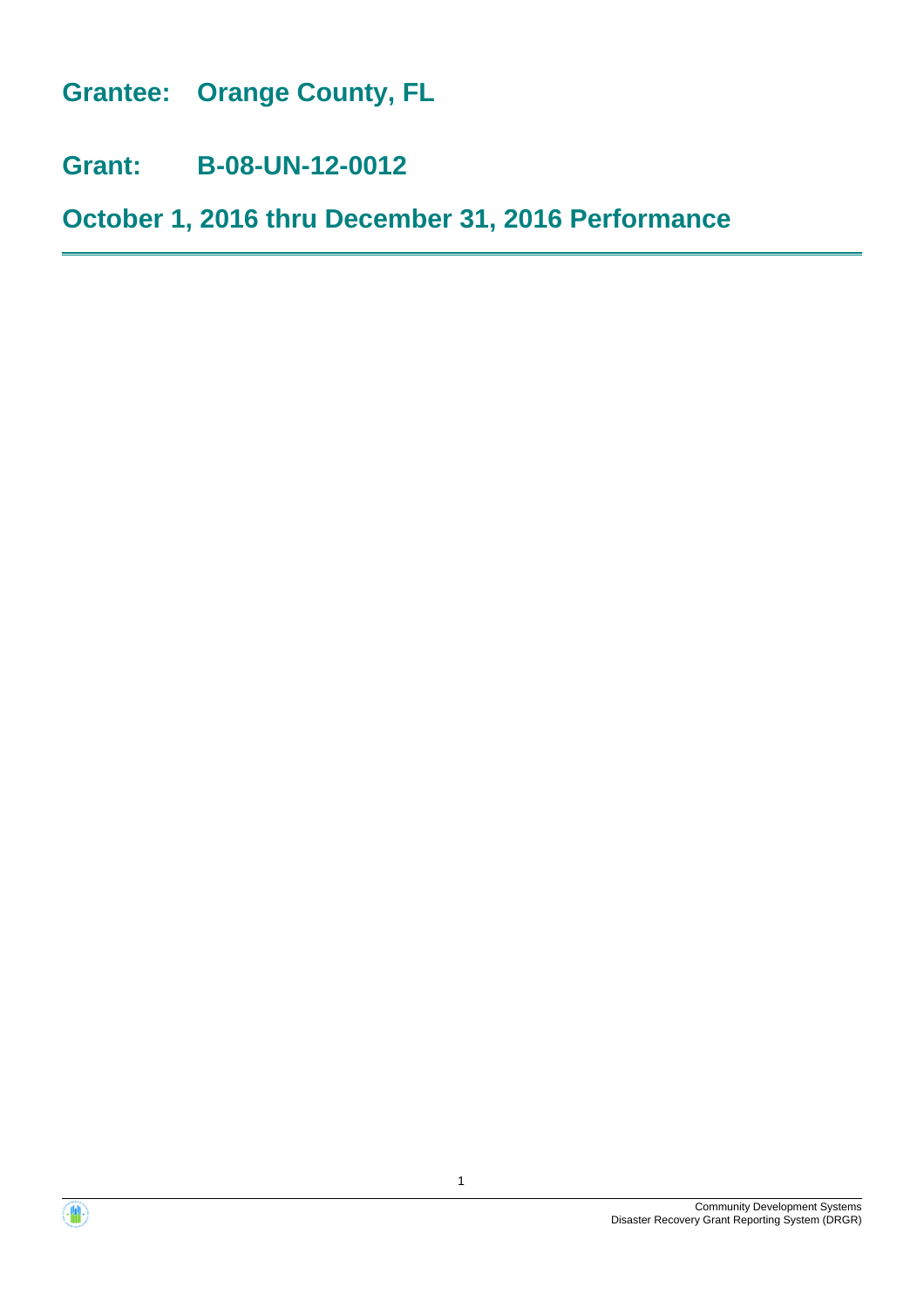# **Grant Number:**

B-08-UN-12-0012

**Grantee Name:** Orange County, FL

**Grant Award Amount:** \$27,901,773.00

**LOCCS Authorized Amount:** \$27,901,773.00

**Total Budget:** \$46,138,236.25

# **Disasters:**

#### **Declaration Number**

No Disasters Found

## **Narratives**

#### **Areas of Greatest Need:**

Despite years of steady growth and a vigorous housing market, Orange County now faces a severe housing market decline due to the ripple effects of a weakening economy. Last spring, WFTV-Channel 9 reported that Orlando has more vacant homes than any city in the United States, leading the nation with 7.4 percent of home vacancy rates according to the U.S. Census Bureau ( March, 2008). Vacancy rates are important indicators for real estate not only because they drive price trends but they also pose a risk on neighborhoods by altering their economic stability and physical appearance. The high number of vacant properties in Orange County is attributed to the rising housing foreclosure activity during the past three years. From 2006 to September 2008, over 15,855 records of foreclosure activity in Orange County have been filed. Orange County now ranks among the top foreclosure markets nationwide. The Orlando Sentinel conducted an analysis of public records gathered by Realty Trac, Inc. and found that the foreclosure problem is distributed throughout Orange County, overcoming differences in income, race, ethnicity and geography . While this trend may not be unique when compared to other jurisdictions in the State of Florida, foreclosure trends in Orange County seem more evident in low to middle income areas due to the number and proximity of foreclosure clusters. As hundreds of homes continue to go into foreclosure, the social impact on our neighborhoods becomes evident. Homelessness, crime and neighborhood instability is on the rise. Vacancies and abandoned properties have become a magnet for vandalism and criminal activity. This increase in criminal activity is now most notable in areas deeply affected by foreclosures including Pine Hills, Azalea Park, Meadowoods, Union Park and Holden Heights. Local initiatives by residents and local churches are beginning to form in these neighborhoods to crack down on crime.

**Estimated PI/RL Funds:**

\$18,236,463.25

03/09/2013

Active

**Contract End Date:**

The Orange County Housing and Community Development Division is submitting an amendment to the Action Plan for the Neighborhood Stabilization Program (NSP). The Amendment will further expand program activities in two target areas, and expedite the use of grant funds allocated. The Pine Hills and Union Park Communities have been identified as target areas with a high number of foreclosures, and likely will face a significant rise in home foreclosures in the future. With the real estate market beginning to recover, the number of available foreclosure properties has been reduced substantially, which has slowed our ability to acquire properties. The expansion of our NSP target areas will provide an opportunity for us to meet the expenditure deadlines required by the program. Orange County will utilize NSP funding to help stabilize the following communities:

Pine Hills Union Park Holden Heights Azalea Park Meadow Woods

#### **Distribution and and Uses of Funds:**

Orange County's NSP strategy will follow HUD's criteria for selection of neighborhoods and will be targeted to neighborhoods with the greatest need, exhibited by the following patterns: Neighborhoods with the highest number of home foreclosures. Neighborhoods with the highest number of homes financed by subprime lending. Neighborhoods that will likely face a significant rise in the rate of home foreclosures in the near future. Neighborhoods that will likely have a high number of blighted areas and abandoned properties. In addition to the above referenced criteria, Orange County's rationale for the selection NSP target neighborhoods will be based on the following: The neighborhoods that are experiencing destabilization due to an increase in crime. Bank owned properties in the neighborhood are being offered at reasonable price points that will ensure long term affordability for future homeowners.

2

Submitted - Await for Review **Review by HUD:**

**Grant Status: QPR Contact:** Damaris Aberasturia

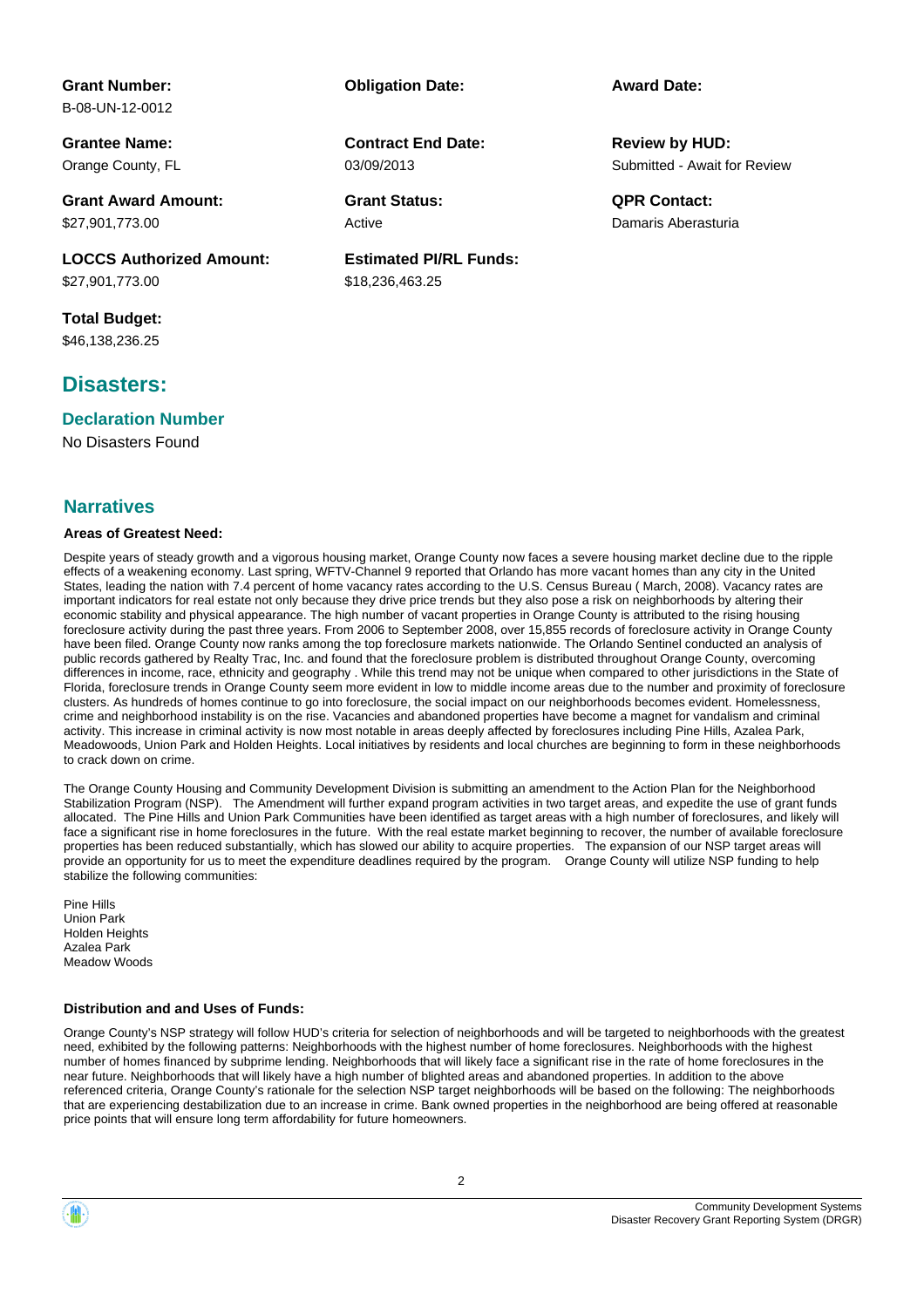**Definitions and Descriptions:**

**Low Income Targeting:**

**Acquisition and Relocation:**

**Public Comment:**

| <b>Overall</b>                                 | <b>This Report Period</b> | <b>To Date</b>  |
|------------------------------------------------|---------------------------|-----------------|
| <b>Total Projected Budget from All Sources</b> | N/A                       | \$41,179,407.25 |
| <b>Total Budget</b>                            | \$0.00                    | \$41,179,407.25 |
| <b>Total Obligated</b>                         | \$224,418.46              | \$39,949,797.15 |
| <b>Total Funds Drawdown</b>                    | \$103,856.31              | \$38,717,932.40 |
| <b>Program Funds Drawdown</b>                  | \$0.00                    | \$26,444,808.01 |
| <b>Program Income Drawdown</b>                 | \$103,856.31              | \$12,273,124.39 |
| <b>Program Income Received</b>                 | \$229,374.93              | \$17,374,794.75 |
| <b>Total Funds Expended</b>                    | \$105,949.29              | \$38,603,903.05 |
| <b>Match Contributed</b>                       | \$0.00                    | \$0.00          |

# **Progress Toward Required Numeric Targets**

| <b>Requirement</b>                            | <b>Required</b> | <b>To Date</b> |
|-----------------------------------------------|-----------------|----------------|
| <b>Overall Benefit Percentage (Projected)</b> |                 | $0.00\%$       |
| <b>Overall Benefit Percentage (Actual)</b>    |                 | $0.00\%$       |
| <b>Minimum Non-Federal Match</b>              | \$0.00          | \$0.00         |
| <b>Limit on Public Services</b>               | \$4,185,265.95  | \$0.00         |
| Limit on Admin/Planning                       | \$2,790,177.30  | \$2,064,000.77 |
| <b>Limit on State Admin</b>                   | \$0.00          | \$2,064,000.77 |

# **Progress Toward Activity Type Targets**

# **Progress Toward National Objective Targets**

| <b>National Objective</b>     | <b>Target</b>  | <b>Actual</b>  |
|-------------------------------|----------------|----------------|
| NSP Only - LH - 25% Set-Aside | \$6.975.443.25 | \$8.930.363.82 |

# **Overall Progress Narrative:**

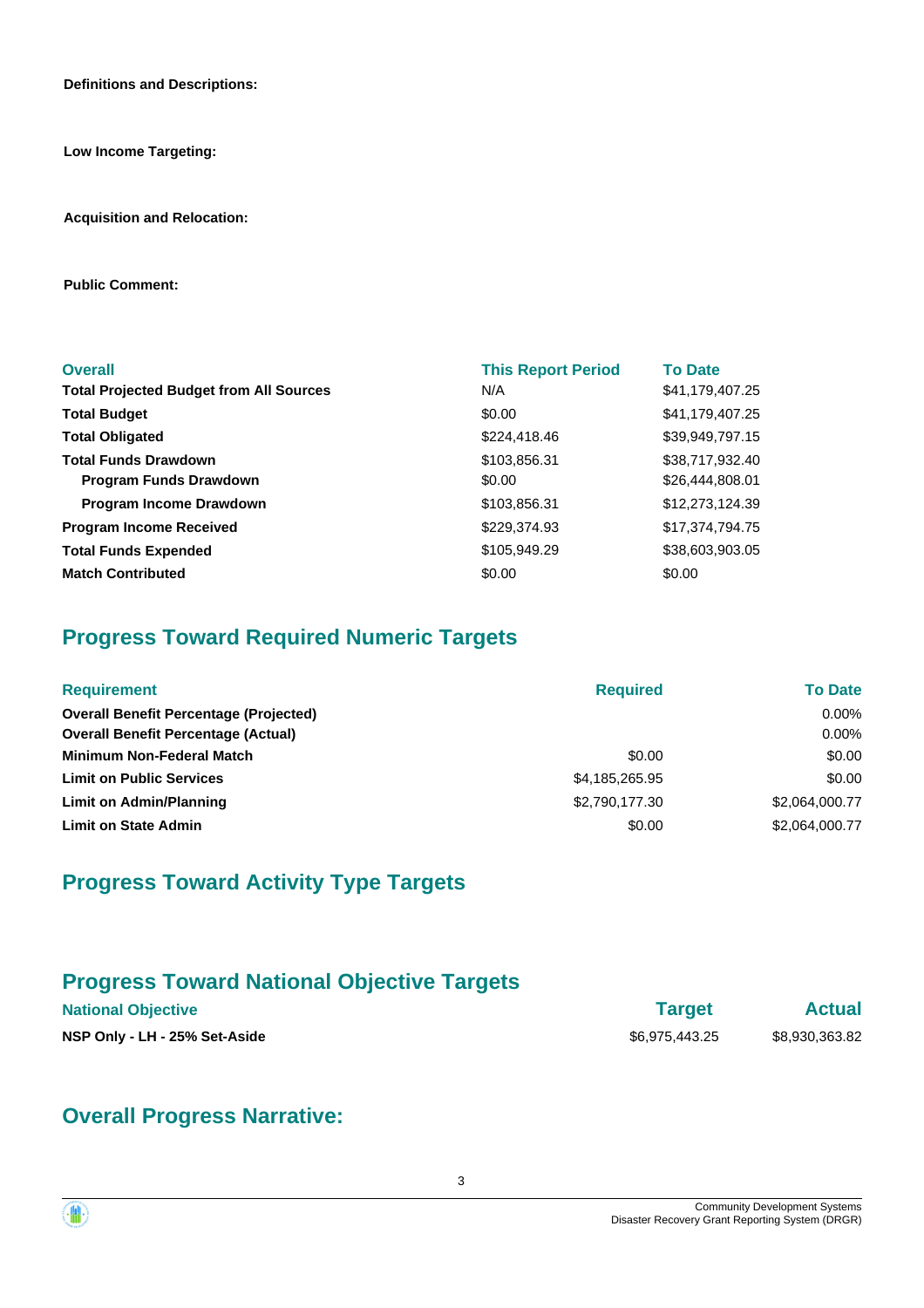During the 4rd quarter of 2016, one additional NSP1 property was sold to an income eligible family. To date, 150 homes have been sold to moderate and middle eligible households. There remains 6 NSP1 homes that are either listed for sale or are currently being rehabilitated and will be marketed and sold to eligible households.

# **Project Summary**

| <b>Project #, Project Title</b>         | <b>This Report Period</b>               | <b>To Date</b>                          |                                         |
|-----------------------------------------|-----------------------------------------|-----------------------------------------|-----------------------------------------|
|                                         | <b>Program Funds</b><br><b>Drawdown</b> | <b>Project Funds</b><br><b>Budgeted</b> | <b>Program Funds</b><br><b>Drawdown</b> |
| 1, Acquisition, Rehab, for Sale SFR     | \$0.00                                  | \$28.408.000.49                         | \$14,812,486.31                         |
| 2, Acquisition, Rehab for Seville Place | \$0.00                                  | \$7,000,000.00                          | \$6,641,901.40                          |
| 3. Demolition                           | \$0.00                                  | \$560.561.40                            | \$55,177.32                             |
| 4, Redevelopment                        | \$0.00                                  | \$0.00                                  | \$0.00                                  |
| 5, Financing Mechanism                  | \$0.00                                  | \$4,873,750.36                          | \$3,273,192.36                          |
| 6. Administration                       | \$0.00                                  | \$3.627.997.00                          | \$1.662.050.62                          |

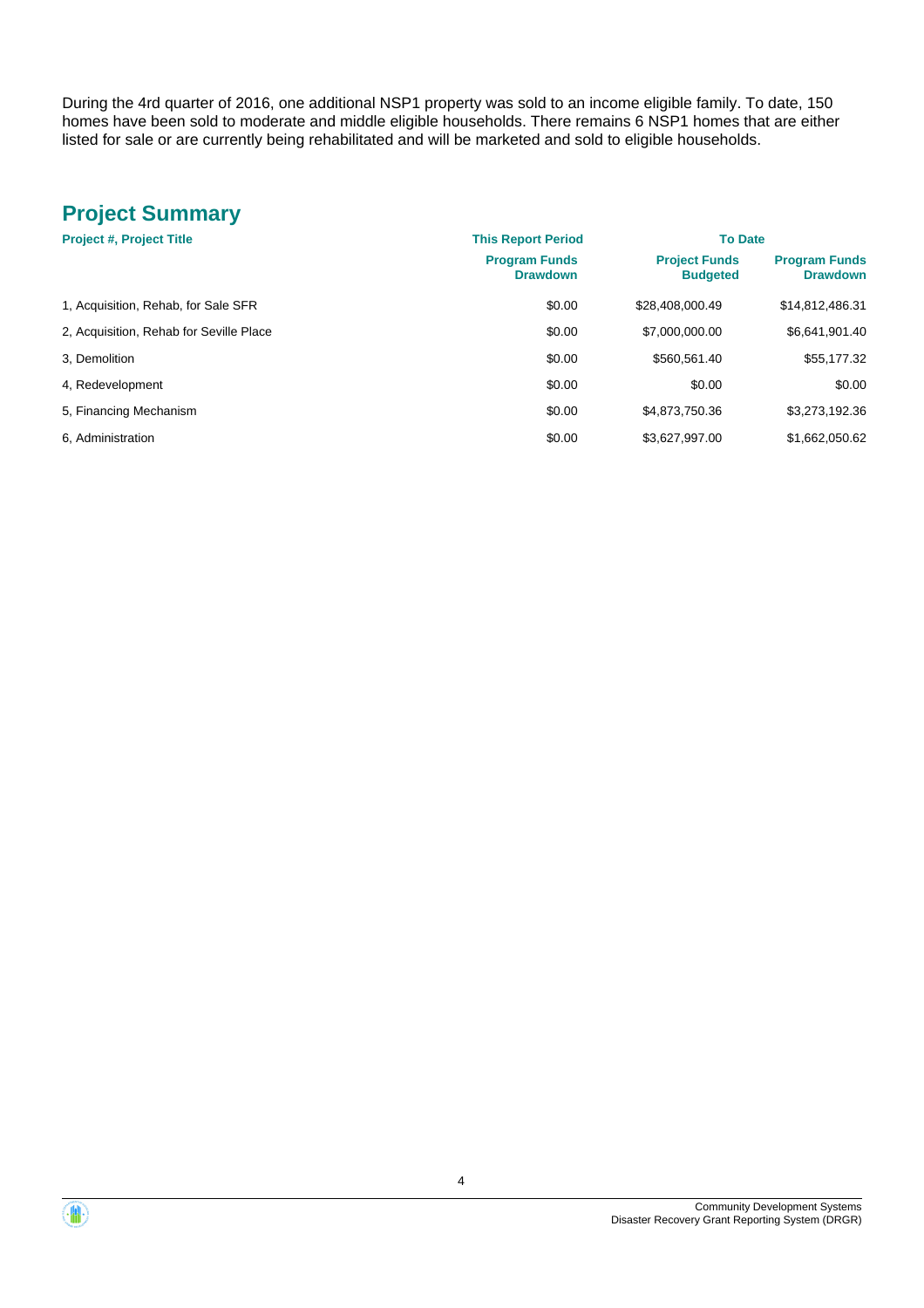# **Activities**

# **Project # / Title: 1 / Acquisition, Rehab, for Sale SFR**

# **Grantee Activity Number: Activity Title: Acquisition SFR Low Income**

# **1-7708-7697**

| <b>Activitiy Category:</b>                 | <b>Activity Status:</b>                    |  |
|--------------------------------------------|--------------------------------------------|--|
| Acquisition - general                      | Under Way                                  |  |
| <b>Project Number:</b>                     | <b>Project Title:</b>                      |  |
| 1                                          | Acquisition, Rehab, for Sale SFR           |  |
| <b>Projected Start Date:</b>               | <b>Projected End Date:</b>                 |  |
| 01/05/2009                                 | 07/13/2013                                 |  |
| <b>Benefit Type:</b><br>Direct (HouseHold) | <b>Completed Activity Actual End Date:</b> |  |
| <b>National Objective:</b>                 | <b>Responsible Organization:</b>           |  |
| NSP Only - LH - 25% Set-Aside              | <b>Orange County Government</b>            |  |

| <b>Overall</b>                                 | Oct 1 thru Dec 31, 2016 | <b>To Date</b> |
|------------------------------------------------|-------------------------|----------------|
| <b>Total Projected Budget from All Sources</b> | N/A                     | \$1,500,000.00 |
| <b>Total Budget</b>                            | \$0.00                  | \$1,500,000.00 |
| <b>Total Obligated</b>                         | \$0.00                  | \$1,300,000.00 |
| <b>Total Funds Drawdown</b>                    | \$0.00                  | \$1,231,932.87 |
| <b>Program Funds Drawdown</b>                  | \$0.00                  | \$954,885.97   |
| <b>Program Income Drawdown</b>                 | \$0.00                  | \$277,046.90   |
| <b>Program Income Received</b>                 | \$0.00                  | \$0.00         |
| <b>Total Funds Expended</b>                    | \$0.00                  | \$1,231,932.87 |
| <b>Orange County Government</b>                | \$0.00                  | \$1,231,932.87 |
| <b>Match Contributed</b>                       | \$0.00                  | \$0.00         |

## **Activity Description:**

This activity will acquire, rehabiliate and sell foreclosed properties to low income families.

## **Location Description:**

This activity will be implemented within the NSP I Program target areas.

## **Activity Progress Narrative:**

During the 4th Quarter of 2016, no additional homes was sold to low income eligible families.

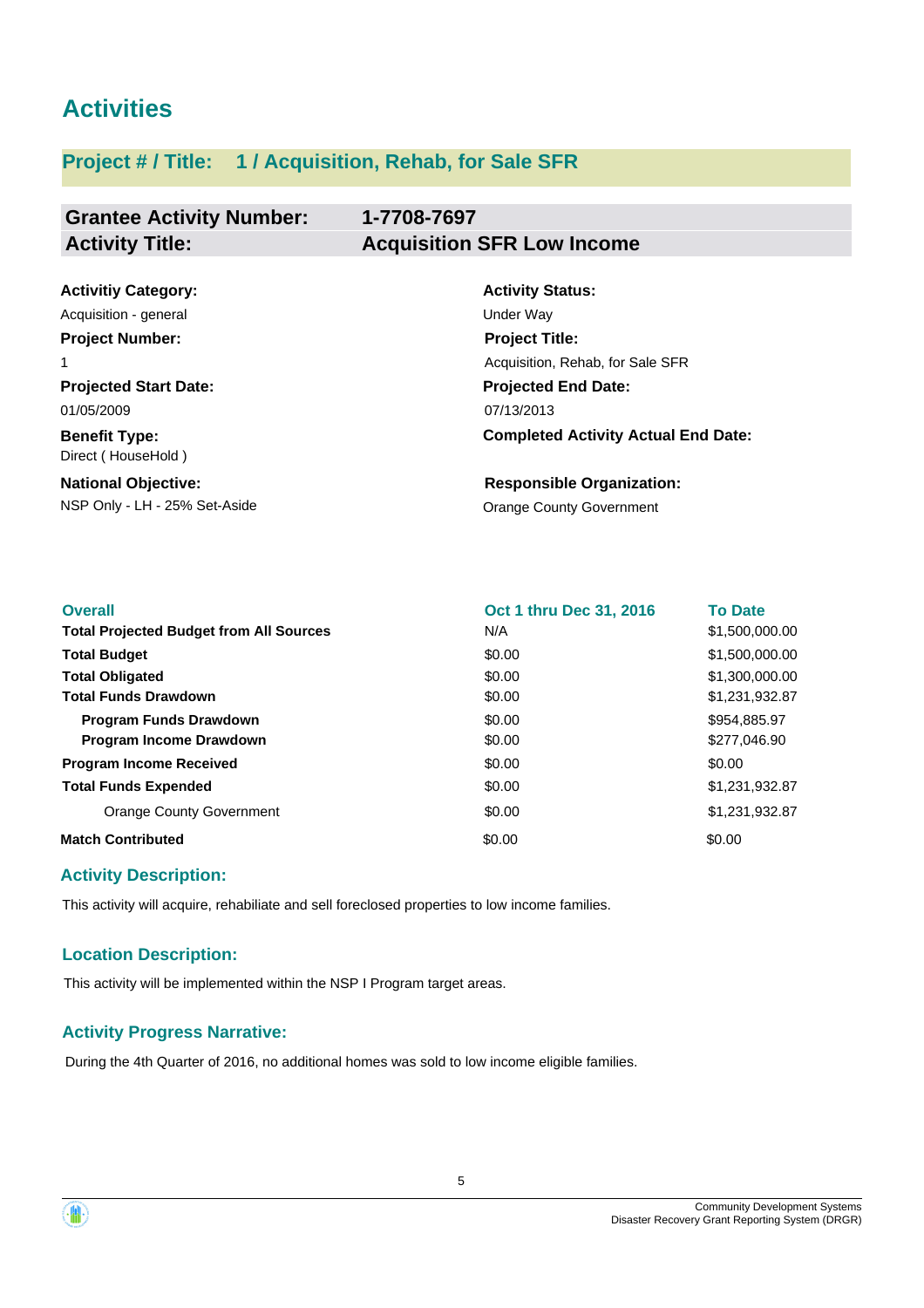# **Accomplishments Performance Measures**

|                         | <b>This Report Period</b> | <b>Cumulative Actual Total / Expected</b> |
|-------------------------|---------------------------|-------------------------------------------|
|                         | <b>Total</b>              | <b>Total</b>                              |
| # of Properties         | 0                         | 15/7                                      |
|                         | <b>This Report Period</b> | <b>Cumulative Actual Total / Expected</b> |
|                         | <b>Total</b>              | <b>Total</b>                              |
| # of Housing Units      | 0                         | 15/7                                      |
| # of Singlefamily Units | 0                         | 15/7                                      |

## **Beneficiaries Performance Measures**

|                    |     | <b>This Report Period</b> |       |      | <b>Cumulative Actual Total / Expected</b> |       |                |  |
|--------------------|-----|---------------------------|-------|------|-------------------------------------------|-------|----------------|--|
|                    | Low | <b>Mod</b>                | Total | Low  | <b>Mod</b>                                | Total | <b>Low/Mod</b> |  |
| # of Households    |     |                           |       | 15/7 | 0/0                                       | 15/7  | 100.00         |  |
| # Owner Households |     |                           |       | 15/7 | 0/0                                       | 15/7  | 100.00         |  |

# **Activity Locations**

**No Activity Locations found.**

# **Other Funding Sources Budgeted - Detail**

# **No Other Match Funding Sources Found**

**Other Funding Sources Amount**

No Other Funding Sources Found Total Other Funding Sources



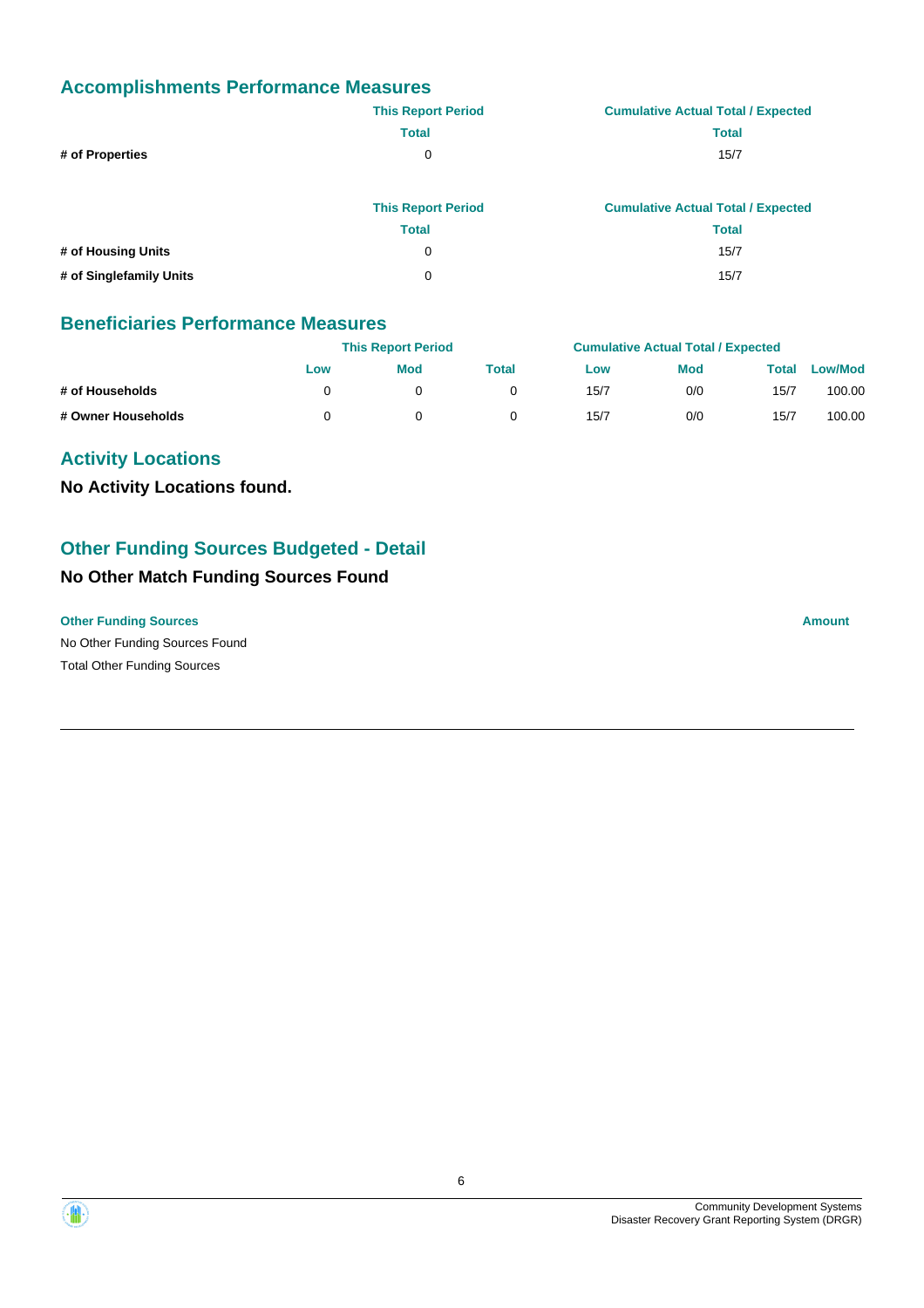# **Activity 1-7708-7687**

| <b>Activitiy Category:</b>                 | <b>Activity Status:</b>                         |
|--------------------------------------------|-------------------------------------------------|
| Acquisition - general                      | Under Way                                       |
| <b>Project Number:</b>                     | <b>Project Title:</b>                           |
| 1                                          | Acquisition, Rehab, for Sale SFR                |
| <b>Projected Start Date:</b>               | <b>Projected End Date:</b>                      |
| 02/27/2009                                 | 09/30/2013                                      |
| <b>Benefit Type:</b><br>Direct (HouseHold) | <b>Completed Activity Actual End Date:</b>      |
| <b>National Objective:</b>                 | <b>Responsible Organization:</b>                |
| NSP Only - LMMI                            | Orange County Housing and Community Development |

| <b>Overall</b>                                  | Oct 1 thru Dec 31, 2016 | <b>To Date</b>  |
|-------------------------------------------------|-------------------------|-----------------|
| <b>Total Projected Budget from All Sources</b>  | N/A                     | \$24,909,969.49 |
| <b>Total Budget</b>                             | \$0.00                  | \$24,909,969.49 |
| <b>Total Obligated</b>                          | \$224,418,46            | \$24,115,809.11 |
| <b>Total Funds Drawdown</b>                     | \$103,856.31            | \$23,880,437.79 |
| <b>Program Funds Drawdown</b>                   | \$0.00                  | \$13,857,600.34 |
| <b>Program Income Drawdown</b>                  | \$103,856.31            | \$10,022,837.45 |
| <b>Program Income Received</b>                  | \$229,374,93            | \$17.374.794.75 |
| <b>Total Funds Expended</b>                     | \$105,949.29            | \$23,656,928.23 |
| Orange County Housing and Community Development | \$105,949.29            | \$23,656,928.23 |
| <b>Match Contributed</b>                        | \$0.00                  | \$0.00          |

#### **Activity Description:**

Orange County will purchase and hold title to all properties up to the sale to an eligible buyer. Orange County will implement the NSP activities in partnership with the private sector and non profit housing agencies. The selection of private companies to provide services will be conducted in a manner that is consistent with Orange County's purchasing requirements and applicable federal guidelines.

#### **Location Description:**

Program activities will be implemented in the following NSP targeted neighborhoods: Meadowoods, Pine Hills, Azalea Park, Holden Heights/Oak Ridge and Union Park.

#### **Activity Progress Narrative:**

During the 4th quarter of 2016, one home was sold to a middle income eligible family. To date, we have sold 150 NSP1 home to moderate and middle eligible households.

# **Accomplishments Performance Measures**

|                 | <b>This Report Period</b> | <b>Cumulative Actual Total / Expected</b> |
|-----------------|---------------------------|-------------------------------------------|
|                 | Total                     | <b>Total</b>                              |
| # of Properties |                           | 150/50                                    |

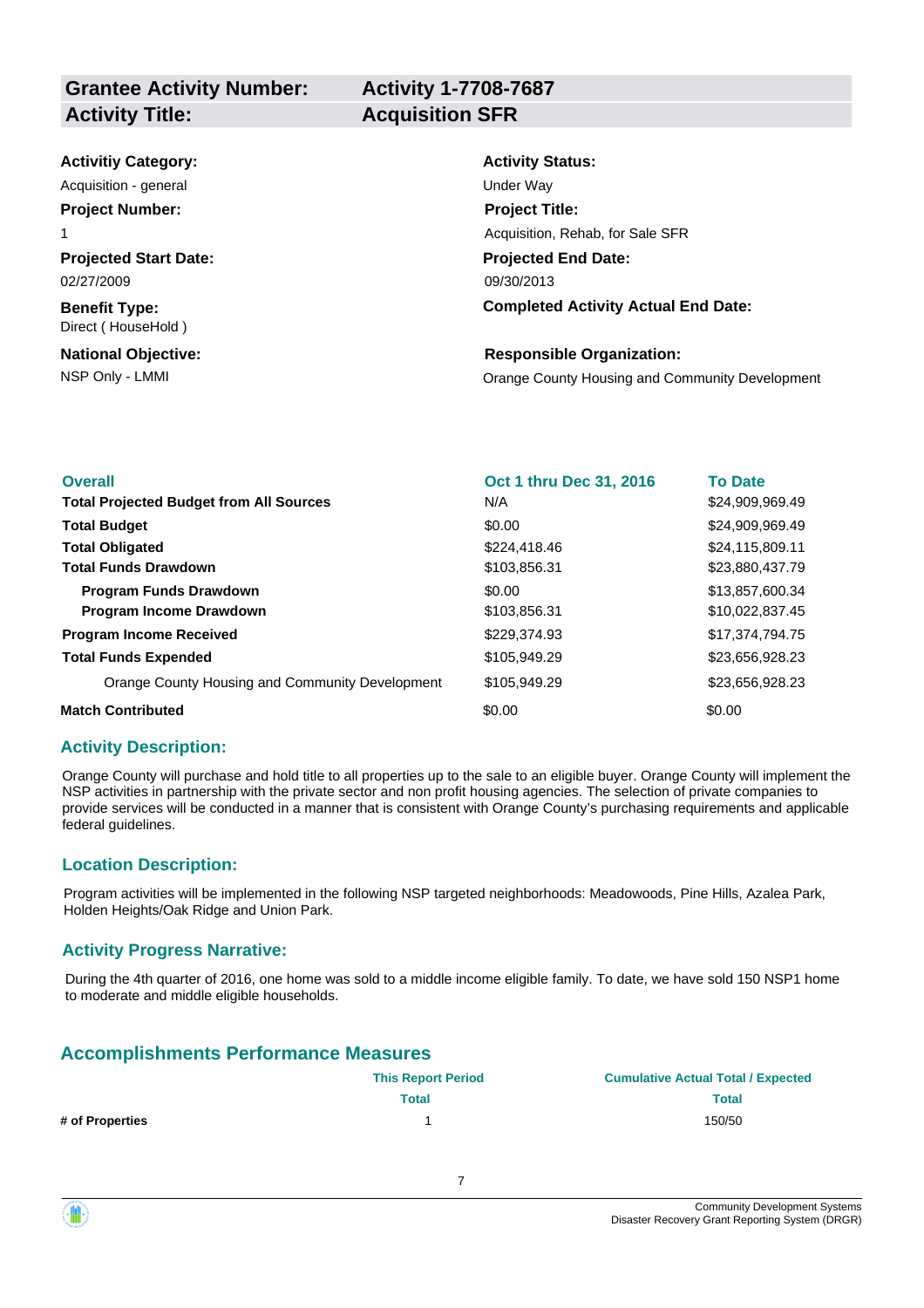| # of buildings (non-residential)  | 0 | 0/0    |
|-----------------------------------|---|--------|
| # of Parcels acquired by          | 0 | 0/0    |
| # of Parcels acquired by admin    | 0 | 0/0    |
| # of Parcels acquired voluntarily | 0 | 144/50 |
| Total acquisition compensation to | 0 | 13/0   |

|                         | <b>This Report Period</b> | <b>Cumulative Actual Total / Expected</b> |
|-------------------------|---------------------------|-------------------------------------------|
|                         | <b>Total</b>              | Total                                     |
| # of Housing Units      |                           | 150/50                                    |
| # of Singlefamily Units |                           | 150/50                                    |

#### **Beneficiaries Performance Measures**

|                             | <b>This Report Period</b> |     |       | <b>Cumulative Actual Total / Expected</b> |     |             |          |
|-----------------------------|---------------------------|-----|-------|-------------------------------------------|-----|-------------|----------|
|                             | <b>LOW</b>                | Mod | Total | ∟ow                                       | Mod | $\tau$ otal | Low/Mod% |
| # of Permanent Jobs Created |                           |     |       | 0/0                                       | 0/0 | 0/0         |          |

|                    |          | <b>This Report Period</b> |       | <b>Cumulative Actual Total / Expected</b> |            |        |                |  |
|--------------------|----------|---------------------------|-------|-------------------------------------------|------------|--------|----------------|--|
|                    | Low      | Mod                       | Total | Low                                       | <b>Mod</b> | Total  | <b>Low/Mod</b> |  |
| # of Households    | 0        | 0                         |       | 0/7                                       | 41/43      | 149/50 | 27.52          |  |
| # of Persons       | $\Omega$ |                           |       | 0/0                                       | 0/0        | 0/0    |                |  |
| # Owner Households | 0        |                           |       | 0/7                                       | 41/43      | 149/50 | 27.52          |  |

# **Activity Locations**

**No Activity Locations found.**

# **Other Funding Sources Budgeted - Detail**

## **No Other Match Funding Sources Found**

No Other Funding Sources Found **Other Funding Sources Amount Amount Amount Amount Amount Amount Amount** Total Other Funding Sources

# **Project # / Title: 2 / Acquisition, Rehab for Seville Place**

| <b>Grantee Activity Number:</b> | <b>Activity 3-7708-7684</b>          |
|---------------------------------|--------------------------------------|
| <b>Activity Title:</b>          | <b>Acquisition of Rental Housing</b> |
|                                 |                                      |

**Projected Start Date: Activitiy Category:** 02/27/2009 09/30/2013 Acquisition - general and the Under Way **Project Number:** 2

# **Activity Status: Projected End Date: Project Title:** Acquisition, Rehab for Seville Place

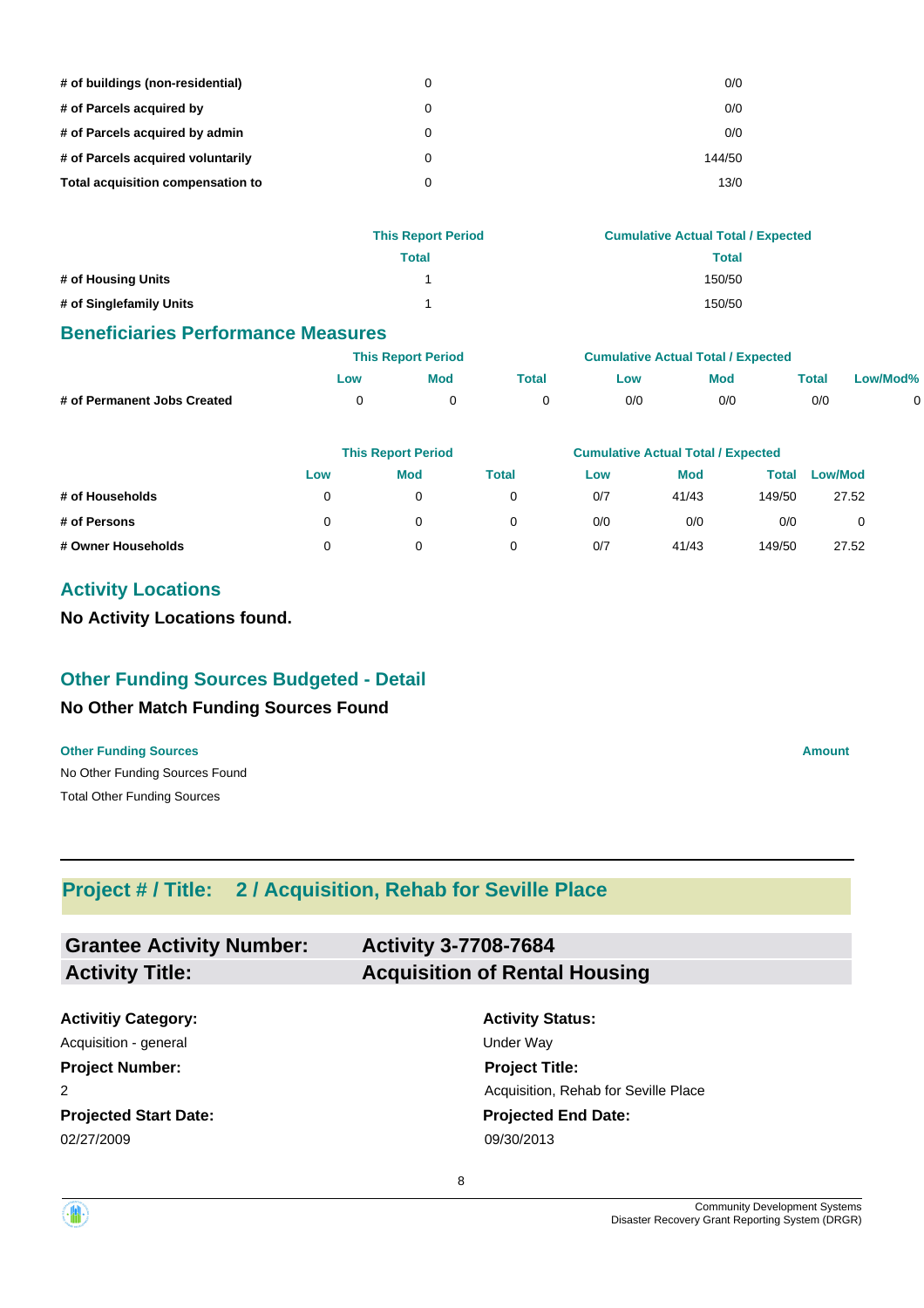**Benefit Type:** Direct ( HouseHold )

#### **National Objective:**

#### **Completed Activity Actual End Date:**

#### **Responsible Organization:**

NSP Only - LH - 25% Set-Aside **Orange County Housing and Community Development** 

| <b>Overall</b><br><b>Total Projected Budget from All Sources</b> | Oct 1 thru Dec 31, 2016<br>N/A | <b>To Date</b><br>\$5,800,000.00 |
|------------------------------------------------------------------|--------------------------------|----------------------------------|
| <b>Total Budget</b>                                              | \$0.00                         | \$5,800,000,00                   |
| <b>Total Obligated</b>                                           | \$0.00                         | \$5,800,000.00                   |
| <b>Total Funds Drawdown</b>                                      | \$0.00                         | \$5,800,000.00                   |
| <b>Program Funds Drawdown</b>                                    | \$0.00                         | \$5,781,453.10                   |
| Program Income Drawdown                                          | \$0.00                         | \$18,546.90                      |
| <b>Program Income Received</b>                                   | \$0.00                         | \$0.00                           |
| <b>Total Funds Expended</b>                                      | \$0.00                         | \$5,800,000.00                   |
|                                                                  |                                |                                  |
| <b>Match Contributed</b>                                         | \$0.00                         | \$0.00                           |

#### **Activity Description:**

This activity consists of purchasing foreclosed homes or residential properties in partnership with non profit housing development organizations to provide rental housing. Most of the units acquired for rental activities will be designated for very low income persons (earning 50 percent or below AMI). This activity is targeted to meet the required 25 percent of NSP funds for this income category. The properties may consist of single family or multifamily housing.

#### **Location Description:**

Program activities will be implemented in the following NSP targeted neighborhoods: Meadowoods, Pine Hills, Azalea Park, Holden Heights/ Oak Ridge and Union Park.

#### **Activity Progress Narrative:**

#### **Accomplishments Performance Measures**

|                                   | <b>This Report Period</b> | <b>Cumulative Actual Total / Expected</b> |
|-----------------------------------|---------------------------|-------------------------------------------|
|                                   | <b>Total</b>              | <b>Total</b>                              |
| # of Properties                   | 0                         | 0/0                                       |
| # of buildings (non-residential)  | 0                         | 0/0                                       |
| # of Parcels acquired by          | 0                         | 0/0                                       |
| # of Parcels acquired by admin    | 0                         | 0/0                                       |
| # of Parcels acquired voluntarily | 0                         | 0/0                                       |
| Total acquisition compensation to | 0                         | 0/0                                       |
|                                   |                           |                                           |

|                    | <b>This Report Period</b> | <b>Cumulative Actual Total / Expected</b> |
|--------------------|---------------------------|-------------------------------------------|
|                    | Total                     | Total                                     |
| # of Housing Units |                           | 0/0                                       |

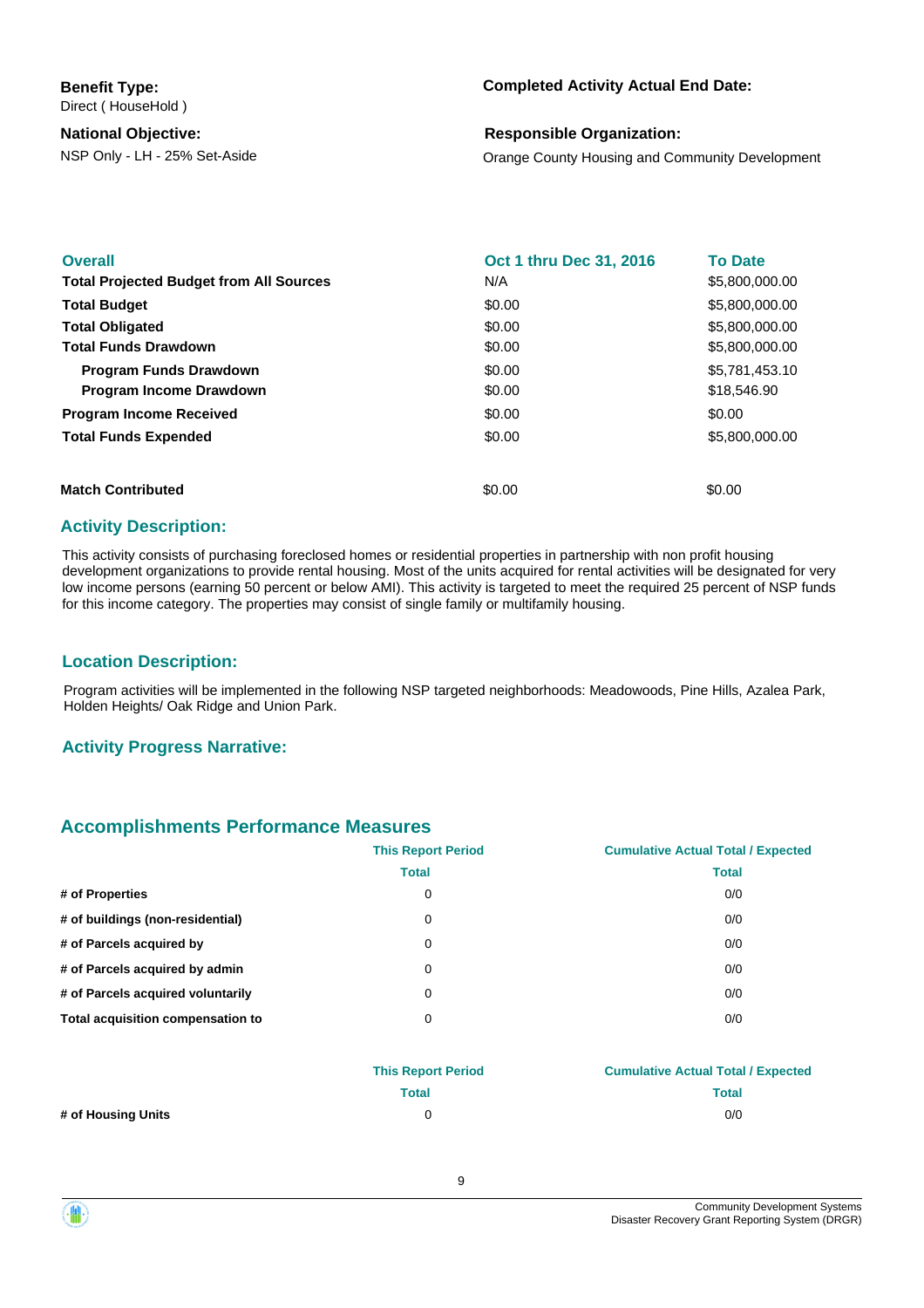# **Beneficiaries Performance Measures**

|                             |     | <b>This Report Period</b> |              | <b>Cumulative Actual Total / Expected</b> |            |       |          |
|-----------------------------|-----|---------------------------|--------------|-------------------------------------------|------------|-------|----------|
|                             | Low | <b>Mod</b>                | <b>Total</b> | Low                                       | <b>Mod</b> | Total | Low/Mod% |
| # of Permanent Jobs Created |     | 0                         |              | 0/0                                       | 0/0        | 0/0   |          |
|                             |     |                           |              |                                           |            |       |          |

|                 |     | <b>This Report Period</b> |       | <b>Cumulative Actual Total / Expected</b> |            |       |                |  |
|-----------------|-----|---------------------------|-------|-------------------------------------------|------------|-------|----------------|--|
|                 | Low | Mod                       | Total | Low                                       | <b>Mod</b> | Total | <b>Low/Mod</b> |  |
| # of Households |     |                           |       | 0/0                                       | 0/0        | 0/0   |                |  |
| # of Persons    |     |                           |       | 0/0                                       | 0/0        | 0/0   |                |  |

# **Activity Locations**

**No Activity Locations found.**

# **No Other Match Funding Sources Found Other Funding Sources Budgeted - Detail**

#### **Other Funding Sources Amount**

No Other Funding Sources Found Total Other Funding Sources

# **Project # / Title: 6 / Administration**

| <b>Grantee Activity Number:</b> | <b>Activity 8-7708-7679</b>                     |
|---------------------------------|-------------------------------------------------|
| <b>Activity Title:</b>          | <b>Administration</b>                           |
|                                 |                                                 |
| <b>Activitiy Category:</b>      | <b>Activity Status:</b>                         |
| Administration                  | Under Way                                       |
| <b>Project Number:</b>          | <b>Project Title:</b>                           |
| 6                               | Administration                                  |
| <b>Projected Start Date:</b>    | <b>Projected End Date:</b>                      |
| 02/27/2009                      | 09/30/2013                                      |
| <b>Benefit Type:</b><br>$($ )   | <b>Completed Activity Actual End Date:</b>      |
| <b>National Objective:</b>      | <b>Responsible Organization:</b>                |
| N/A                             | Orange County Housing and Community Development |
|                                 |                                                 |

| <b>Overall</b>                                 | <b>Oct 1 thru Dec 31, 2016</b> | <b>To Date</b> |
|------------------------------------------------|--------------------------------|----------------|
| <b>Total Projected Budget from All Sources</b> | N/A                            | \$2,687,177.00 |
| <b>Total Budget</b>                            | \$0.00                         | \$2,687,177,00 |
| <b>Total Obligated</b>                         | \$0.00                         | \$2,687,177.00 |